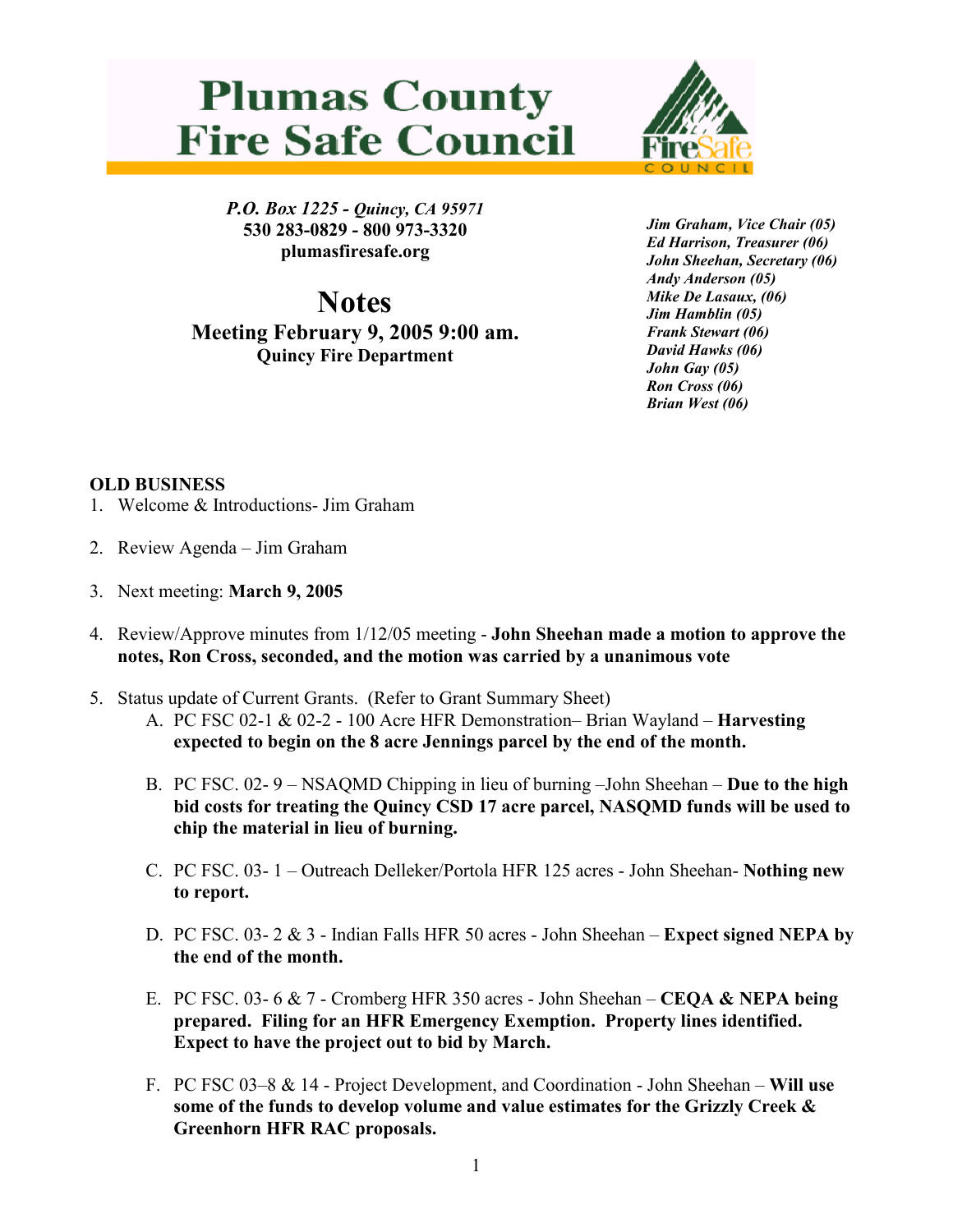- G. PC FSC 03–9 & 04-9 Graeagle Fuelbreak THP 200 acres John Sheehan Signed Contract with PNF.
- H. PC FSC 03-10 & 11 Quincy CSD HFR 17 acres John Sheehan In negotiations with a contractor to perform the work.
- I. PCFSC  $03 12 \& 13$  Elderly/Disabled Defensible Space John Sheehan Project is extended through 6/05. Dick is continuing outreach and will follow-up with last years participants to see if any work is necessary this year to either meet the 100 foot requirement or remove any accumulations.
- J. PCFSC 03-16 50 acres Hazardous Fuel Reduction –Delleker North John Sheehan 60 acres treated to date. With revenues generated, the operator will begin treating 37 more acres this month. Depending on revenues generated an additional 15 acres may be treated.
- K. PCFSC 03-17 FSC Coordination CY04 John Sheehan 6 HFR Project grant proposals have been developed. Meeting agenda, notes and press releases have been prepared and distributed. A letter supporting making the HFR Emergency Exemption a permanent rule change ws sent to the Board of Forestry. A summary of HR 2389 title II & III projects ws prepared to show the benefits these funds have provided PC FSC and the County. Work continued to finalizing the Community Fire Plan.
- L. PCFSC 04-1, 2, & 8 C Road HFR John Sheehan Brian Wayland hopes to begin the CEQA &NEPA by the end of the month. He will be filing for an HFR Emergency Exemption.
- M. PCFSC 04-3 & 10 Gold Mountain HFR John Sheehan Signed Contract with PNF.
- N. PCFSC 04-4 & 12 Canyon Dam HFR Planning– John Sheehan Nothing new to report.
- O. PCFSC 04-6 County Stewardship Proposal John Sheehan Nothing new to report.
- P. PCFSC 04-7 & 11 Red Clover (Genesee) HFR– John Sheehan Signed Contract with PNF. Brian Wayland hopes to begin the CEQA &NEPA by the end of the month. He will be filing for an HFR Emergency Exemption.
- 6. Grants Pending John Sheehan The following projects are being developed or pending: A. PC FSC Council Coordination – Title III – Title III request for Council Coordination activities has been submitted to the Board of Supervisors.
	- B. Greenhorn HFR Title III & Title II Title III request for Planning has been submitted to the Board of Supervisors. Title II will be submitted as a Concept Paper to RAC on 3/8/05
	- C. White Hawk HFR Title III, National Forest Foundation, CA FSC  $\&$  Title II The HFR portion of the project has been submitted to the National Forest Foundation and the CA FSC Grants Clearinghouse for potential funding. Title III request for Planning has been submitted to the Board of Supervisors. Title II will be submitted as a Concept Paper to RAC on 3/8/05